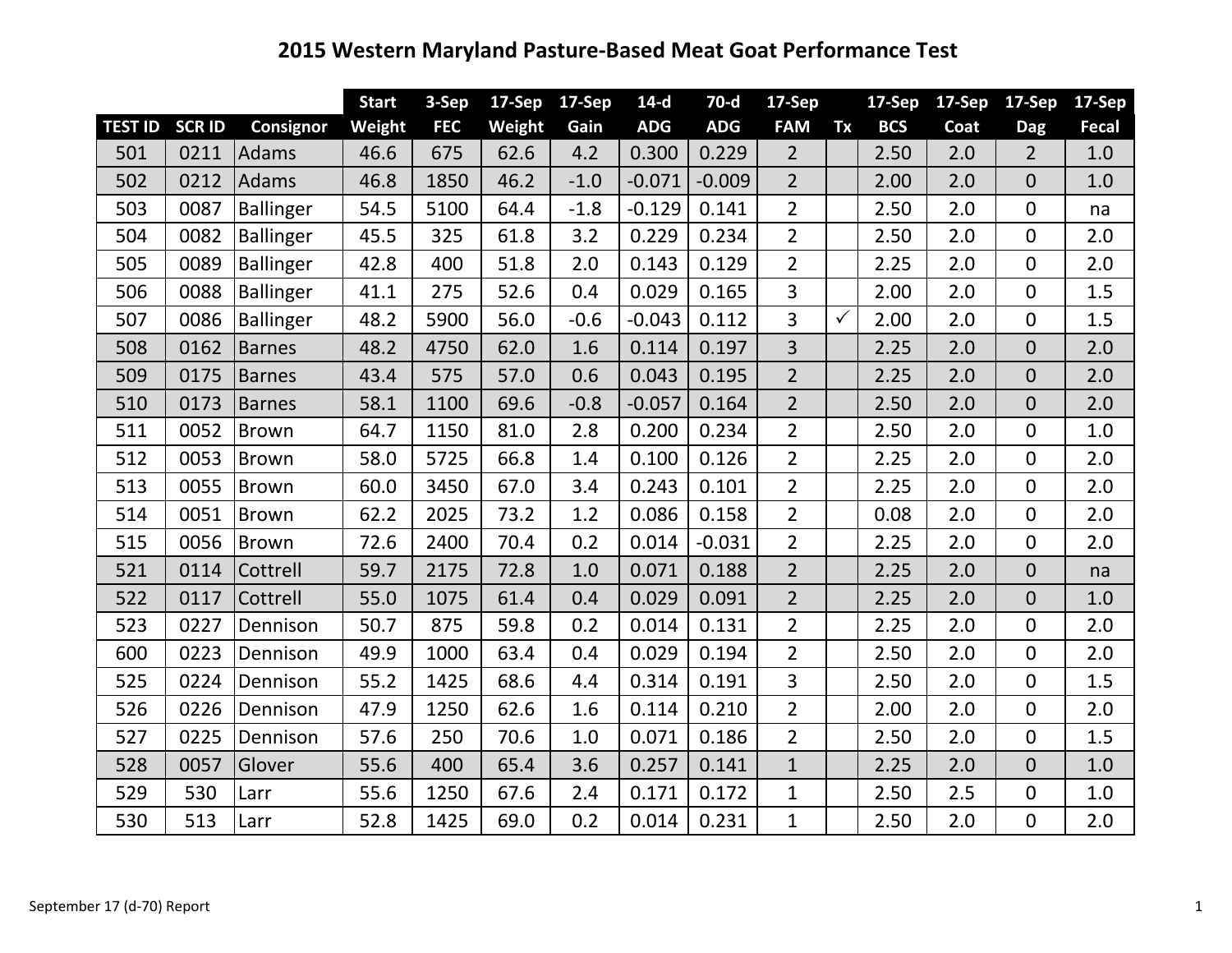## **2015 Western Maryland Pasture-Based Meat Goat Performance Test**

|                |              |           | <b>Start</b> | 3-Sep      | $17-Sep$ | 17-Sep | $14-d$     | $70-d$     | $17-Sep$       |              | 17-Sep     | 17-Sep | 17-Sep         | $17-$ Sep |
|----------------|--------------|-----------|--------------|------------|----------|--------|------------|------------|----------------|--------------|------------|--------|----------------|-----------|
| <b>TEST ID</b> | <b>SCRID</b> | Consignor | Weight       | <b>FEC</b> | Weight   | Gain   | <b>ADG</b> | <b>ADG</b> | <b>FAM</b>     | Tx           | <b>BCS</b> | Coat   | <b>Dag</b>     | Fecal     |
| 531            | 517          | Larr      | 56.5         | 1967       | 67.4     | 1.6    | 0.114      | 0.156      | 3              |              | 2.00       | 2.0    | $\mathbf{1}$   | 2.0       |
| 532            | 504          | Larr      | 69.0         | 1550       | 77.4     | $-0.4$ | $-0.029$   | 0.120      | $\overline{2}$ |              | 2.50       | 2.0    | $\mathbf 0$    | 2.0       |
| 533            | 601          | Loos      | 63.4         | 2100       | 61.2     | $-2.2$ | $-0.157$   | $-0.031$   | $\overline{2}$ |              | 2.25       | 1.5    | $\overline{0}$ | 2.0       |
| 534            | 600          | Loos      | 58.5         | 1125       | 66.8     | $-3.0$ | $-0.214$   | 0.119      | $\overline{2}$ |              | 2.25       | 2.0    | $\overline{0}$ | 2.0       |
| 535            | 704          | Loos      | 48.6         | 1650       | 58.8     | 2.2    | 0.157      | 0.146      | 3              |              | 2.25       | 2.0    | $\overline{0}$ | 1.5       |
| 536            | 003          | Loyd      | 57.4         | 2325       | 53.8     | $-3.4$ | $-0.243$   | $-0.051$   | 3              | $\checkmark$ | 2.00       | 2.0    | $\mathbf{1}$   | 2.0       |
| 537            | 001          | Loyd      | 62.7         | 225        | 66.8     | $-4.6$ | $-0.329$   | 0.059      | $\overline{2}$ |              | 2.50       | 2.5    | 0              | 1.5       |
| 538            | 002          | Loyd      | 56.1         | 175        | 67.4     | $-1.2$ | $-0.086$   | 0.161      | 3              |              | 2.25       | 2.0    | $\overline{0}$ | 1.0       |
| 539            | 0237         | Majancsik | 48.4         | 925        | 69.6     | 4.2    | 0.300      | 0.303      | $\overline{2}$ |              | 2.50       | 2.0    | $\overline{0}$ | 2.0       |
| 540            | 0253         | Majancsik | 40.7         | 675        | 53.0     | 0.2    | 0.014      | 0.176      | 3              |              | 2.50       | 2.0    | $\overline{0}$ | 1.5       |
| 541            | 0222         | Majancsik | 42.8         | 4525       | 52.4     | $-3.0$ | $-0.214$   | 0.138      | 3              | $\checkmark$ | 2.50       | 2.0    | $\overline{0}$ | 2.0       |
| 542            | 0211         | Majancsik | 47.8         | 925        | 58.6     | $-4.4$ | $-0.314$   | 0.155      | $\overline{2}$ |              | 2.50       | 2.0    | $\overline{0}$ | 2.0       |
| 543            | R126         | Maynard   | 64.9         | ns         | 80.0     | 5.2    | 0.371      | 0.216      | $\overline{2}$ |              | 2.50       | 2.0    | $\overline{0}$ | 1.0       |
| 544            | R020         | Maynard   | 59.1         | ns         | 64.0     | 1.4    | 0.100      | 0.070      | 3              |              | 2.25       | 2.5    | $\overline{0}$ | 2.0       |
| 546            | 3953         | Murphy    | 63.1         | 5725       | 71.6     | 0.0    | 0.000      | 0.121      | $\overline{2}$ |              | 2.25       | 2.0    | $\overline{0}$ | 3.0       |
| 547            | 3944         | Murphy    | 55.3         | 2200       | 66.6     | $-1.6$ | $-0.114$   | 0.161      | $\overline{2}$ |              | 2.25       | 2.0    | $\overline{0}$ | 2.5       |
| 548            | 3847         | Murphy    | 76.8         | 2650       | 90.4     | $-1.4$ | $-0.100$   | 0.195      | $\overline{2}$ |              | 2.50       | 2.0    | $\overline{0}$ | 2.0       |
| 549            | 3737         | Murphy    | 76.1         | 5925       | 80.2     | $-2.6$ | $-0.186$   | 0.059      | $\overline{2}$ |              | 2.25       | 2.0    | $\overline{0}$ | 2.0       |
| 550            | 3938         | Murphy    | 71.9         | 100        | 81.0     | $-5.6$ | $-0.400$   | 0.130      | $\mathbf{1}$   |              | 2.25       | 2.0    | $\overline{0}$ | 1.0       |
| 551            | 1520         | Nelson    | 47.1         | 350        | 67.6     | $-0.2$ | $-0.014$   | 0.294      | $\mathbf{1}$   |              | 2.25       | 2.0    | $\mathbf 0$    | 1.0       |
| 552            | 1513         | Nelson    | 49.5         | 575        | 58.6     | $-4.6$ | $-0.329$   | 0.131      | $\overline{2}$ |              | 2.00       | 2.0    | $\mathbf 0$    | 1.5       |
| 553            | 1515         | Nelson    | 43.2         | 950        | 49.0     | $-0.2$ | $-0.014$   | 0.084      | $\overline{2}$ |              | 2.00       | 2.0    | $\mathbf{1}$   | na        |
| 554            | 1507         | Nelson    | 51.4         | 650        | 66.6     | $-1.8$ | $-0.129$   | 0.218      | $\overline{2}$ |              | 2.25       | 2.0    | $\overline{0}$ | 1.5       |
| 555            | 1518         | Nelson    | 36.2         | 450        | 57.4     | 3.4    | 0.243      | 0.303      | $\overline{2}$ |              | 2.25       | 2.0    | $\mathbf 0$    | 2.0       |
| 556            | 1503         | Peters    | 41.8         | 475        | 50.0     | 0.2    | 0.014      | 0.118      | $\overline{2}$ |              | 2.25       | 2.0    | $\overline{0}$ | 2.0       |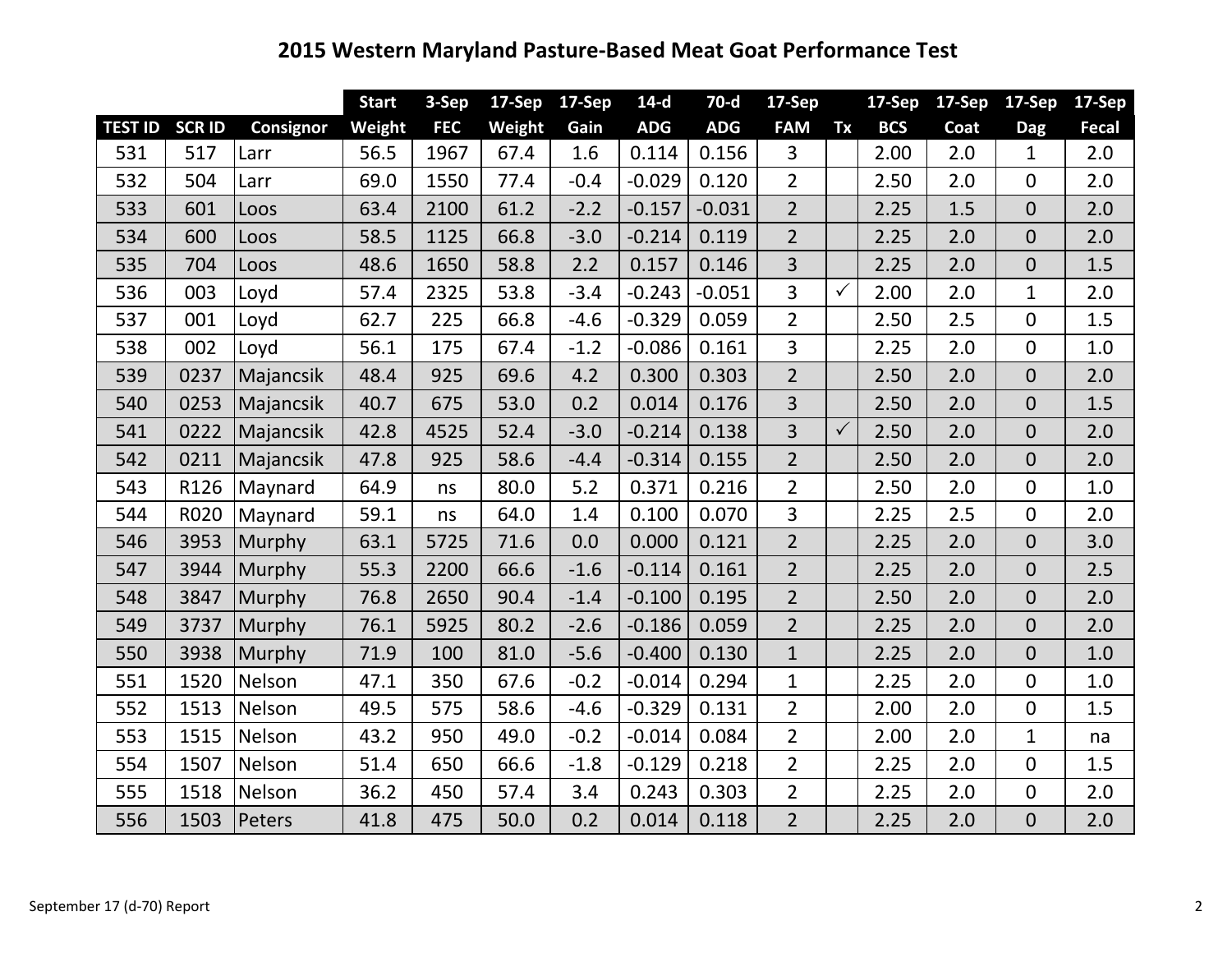## **2015 Western Maryland Pasture-Based Meat Goat Performance Test**

|                |               |                  | <b>Start</b> | 3-Sep      | 17-Sep | 17-Sep | $14-d$     | $70-d$     | $17-Sep$       |              | 17-Sep     | 17-Sep | 17-Sep         | $17-$ Sep |
|----------------|---------------|------------------|--------------|------------|--------|--------|------------|------------|----------------|--------------|------------|--------|----------------|-----------|
| <b>TEST ID</b> | <b>SCR ID</b> | <b>Consignor</b> | Weight       | <b>FEC</b> | Weight | Gain   | <b>ADG</b> | <b>ADG</b> | <b>FAM</b>     | Tx           | <b>BCS</b> | Coat   | <b>Dag</b>     | Fecal     |
| 557            | 1505          | Peters           | 37.8         | 125        | 54.2   | 2.0    | 0.143      | 0.234      | $\overline{2}$ |              | 2.50       | 2.0    | $\overline{0}$ | 2.5       |
| 558            | 1507          | Peters           | 42.1         | 1100       | 60.2   | 1.0    | 0.071      | 0.259      | $\overline{2}$ |              | 2.25       | 2.0    | $\overline{0}$ | 2.0       |
| 559            | 1517          | Peters           | 46.8         | 1950       | 55.6   | $-0.8$ | $-0.057$   | 0.126      | $\overline{2}$ |              | 2.25       | 2.0    | $\overline{0}$ | 2.0       |
| 560            | 1509          | Peters           | 50.3         | 2950       | 63.0   | 2.2    | 0.157      | 0.182      | $\overline{3}$ |              | 2.50       | 2.0    | $\overline{0}$ | 1.0       |
| 561            | 1501          | Pinneo           | 60.7         | 6850       | 57.2   | $-5.0$ | $-0.357$   | $-0.050$   | 3              | $\checkmark$ | 2.00       | 2.0    | $\mathbf{0}$   | 2.0       |
| 562            | 1503          | Pinneo           | 50.2         | 2725       | 60.0   | $-0.8$ | $-0.057$   | 0.141      | $2^{\circ}$    |              | 2.00       | 2.0    | $\overline{0}$ | 2.0       |
| 563            | 1515          | Pinneo           | 53.1         | 1525       | 65.6   | 0.4    | 0.029      | 0.179      | $\overline{2}$ |              | 2.25       | 2.0    | 0              | 2.0       |
| 564            | 1567          | Pinneo           | 48.0         | 1075       | 55.0   | 1.0    | 0.071      | 0.101      | $\overline{2}$ |              | 2.00       | 2.0    | $\mathbf 0$    | 2.0       |
| 565            | 413           | Pursel           | 55.4         | 400        | 63.8   | $-1.6$ | $-0.114$   | 0.120      | $\overline{3}$ |              | 2.50       | 2.0    | $\overline{0}$ | 2.0       |
| 566            | 0001          | Purich           | 53.6         | 7825       | 60.6   | $-0.6$ | $-0.043$   | 0.101      | 3              | $\checkmark$ | 2.25       | 2.0    | $\overline{0}$ | 2.0       |
| 567            | 0005          | Purich           | 47.8         | 2425       | 50.8   | 1.6    | 0.114      | 0.044      | 3              | $\checkmark$ | 2.25       | 2.0    | $\mathbf 0$    | 2.0       |
| 568            | 0002          | Purich           | 57.7         | 675        | 73.4   | 1.0    | 0.071      | 0.224      | $\overline{2}$ |              | 2.50       | 2.0    | $\mathbf 0$    | 1.0       |
| 599            | 0087          | Reece            | 53.0         | 600        | 56.6   | $-1.8$ | $-0.129$   | 0.051      | $\overline{2}$ |              | 2.25       | 2.0    | $\overline{0}$ | 2.0       |
| 570            | 0085          | Reece            | 50.9         | 2075       | 61.8   | 0.8    | 0.057      | 0.156      | $\overline{2}$ |              | 2.50       | 2.0    | $\overline{0}$ | 2.0       |
| 571            | 0088          | Reece            | 57.8         | 6300       | 58.8   | 0.0    | 0.000      | 0.015      | $\overline{4}$ | $\checkmark$ | 2.00       | 2.0    | $\overline{0}$ | 2.0       |
| 572            | 0009          | Slavens          | 52.1         | 4850       | 59.4   | 3.2    | 0.229      | 0.104      | 3              |              | 2.50       | 2.0    | 0              | 2.0       |
| 598            | 0005          | Slavens          | 51.4         | 650        | 63.2   | 1.8    | 0.129      | 0.169      | $\overline{2}$ |              | 2.50       | 2.0    | $\mathbf{1}$   | 2.0       |
| 574            | 0108          | Smith            | 49.0         | 3075       | 58.0   | 2.2    | 0.157      | 0.129      | $\overline{3}$ |              | 2.00       | 2.0    | $\overline{0}$ | 2.5       |
| 575            | 0110          | Smith            | 52.8         | 475        | 62.8   | $-4.6$ | $-0.329$   | 0.143      | $\overline{2}$ |              | 2.25       | 2.0    | $\overline{0}$ | 2.0       |
| 576            | 0111          | Smith            | 49.0         | 200        | 52.4   | $-3.8$ | $-0.271$   | 0.049      | 3              |              | 2.25       | 2.0    | $\overline{0}$ | 1.5       |
| 577            | 0262          | Smith            | 47.6         | 1550       | 66.0   | 2.8    | 0.200      | 0.263      | $\overline{2}$ |              | 2.25       | 2.0    | $\overline{0}$ | 1.5       |
| 578            | 0109          | Smith            | 55.3         | ns         | 67.4   | $-1.4$ | $-0.100$   | 0.174      | $\overline{2}$ |              | 2.50       | 2.0    | $\overline{0}$ | na        |
| 579            | 1514          | Torrens          | 55.3         | 750        | 60.0   | $-0.8$ | $-0.057$   | 0.068      | 3              |              | 2.25       | 2.0    | $\overline{0}$ | 1.0       |
| 580            | 1515          | Torrens          | 50.0         | 3550       | 51.8   | 0.8    | 0.057      | 0.026      | 3              |              | 2.00       | 2.0    | $\mathbf 0$    | 2.0       |
| 581            | 043           | Weber            | 58.6         | 425        | 69.2   | 4.6    | 0.329      | 0.152      | $\mathbf{1}$   |              | 2.25       | 2.0    | $\overline{0}$ | 2.0       |